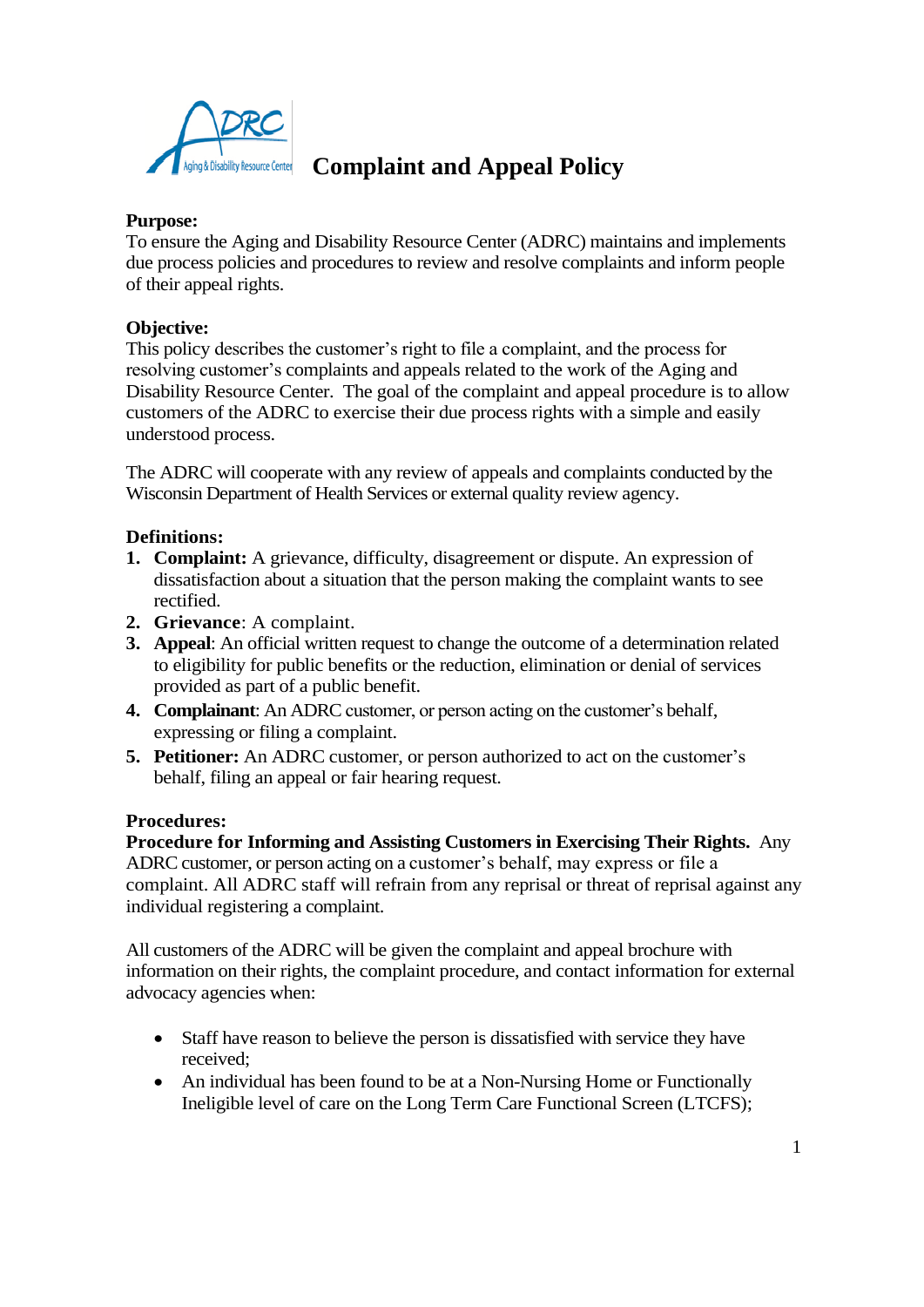• The person requests the information on how to file a complaint.

Staff will explain the process and provide assistance as necessary in submitting a formal complaint or appeal.

In addition to the internal ADRC complaint process, customers utilizing the ADRC will be informed they are entitled to access an external review process through either the Wisconsin Department of Health Services (DHS) or the State Fair Hearings process or both. Customers may use any or all complaint and appeal processes outlined in this policy and in any order. If a customer does not specify if their grievance is formal or informal the ADRC will consider it to be an informal complaint.

*Informal* **Internal Complaint Process and Procedure.** A customer may make an informal complaint verbally or in writing. Informal complaints may also be identified through suggestion boxes, surveys, phone calls, e-mail, etc. Any ADRC customer, or person acting on a customer's behalf, may use the informal complaint procedure. An informal complaint does not limit a customer from pursuing other complaint procedures, including legal actions.

ADRC staff who receive a complaint should encourage customers to discuss their concerns or complaints with the staff most directly involved. Customers can request that the person's supervisor be involved in this informal resolution process. Whenever possible, the ADRC will attempt to resolve any complaint at the time it is presented. The informal internal complaint process must be completed within ten business days of the date the complaint is received. Documentation of the complaint, steps taken toward resolution, and conclusions of the internal review should be completed and documented by staff in the ADRC. If the customer is not satisfied with the proposed solutions to his/her issue, the customer should be informed verbally and in writing of the formal complaint process. Assistance should be given to customers in understanding the process and in the completion of the formal complaint. Customers are not required to go through the informal process before utilizing the formal process described below. Customers have 10 days from the completion of the informal complaint process to appeal the decision and request a formal internal review.

*Formal* **Internal Complaint Process and Procedure.** Formal complaints have an expectation that management will investigate and provide a written summary of findings, propose a resolution, and take action. It is preferred that the customer, or person acting on the customer's behalf, use the attached form to make a formal complaint. Utilizing the form helps to ensure that full information is provided and makes it easier for the ADRC to resolve the customer's concerns. However, customers can also use their own format for writing their complaint or can express their concerns verbally to the ADRC Director/Manager. The form/complaint may be returned by email, mail, or delivered to the ADRC office. Customers should make their formal complaint, either verbally or in writing, to the ADRC Director/Manager within 45 days of the occurrence of the event. An extension to the 45-day time limit will be granted by the ADRC Director/Manager for a good cause, e.g. the person was not given written notification to respond within 45 days, the person was on vacation or otherwise unable to receive his/her mail/email.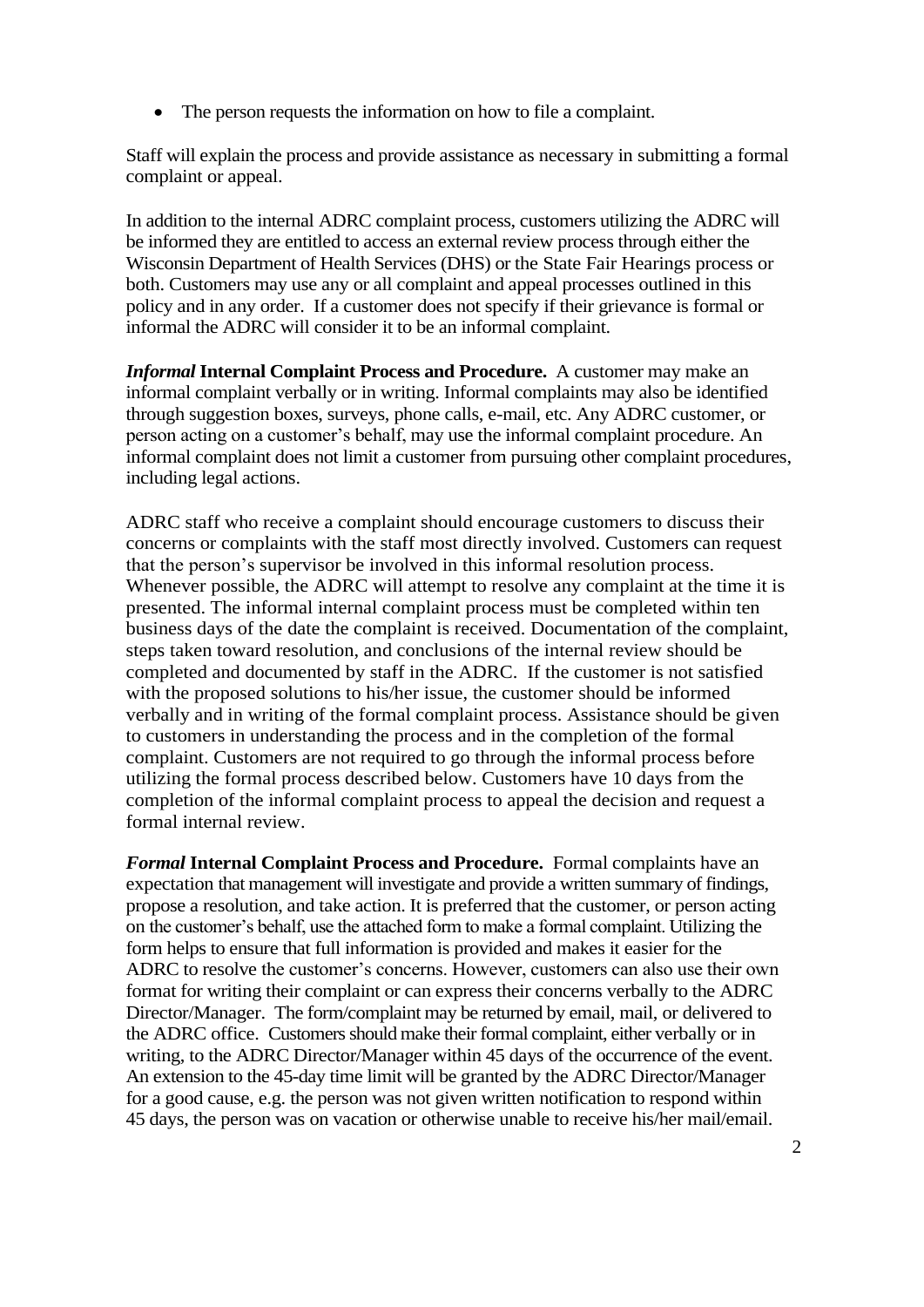The ADRC has 10 business days from the day it receives the complaint to respond.

The ADRC Director/Manager will arrange to meet with the customer, and if different, the complainant and any staff person named in the complaint. When a complaint is related to Elder Benefit Services (EBS), the ADRC Director/Manager will share a copy of the complaint with the Benefit Specialist Supervising Attorney who is responsible for the EBS' individual case handling. The ADRC Director/Manager:

- 1. Will identify and clarify the matter or issues and explain the process for resolving the complaint.
- 2. Offer the complainant assistance in putting the complaint in writing if this has not already occurred.
- 3. Provide a copy of the complaint to the complainant.
- 4. Schedule a meeting at a mutually agreed to time.
- 5. Attempt to resolve the complaint at the scheduled meeting.
- 6. If resolution in this initial meeting is not possible, conduct an inquiry into the incident or conditions that led to the complaint. This inquiry is to gather additional information with the intent of resolving the complaint.

If further inquiry/investigation is necessary, the ADRC Director/Manager's response may include interviews with relevant persons, a record review, or other efforts that are necessary to form an accurate and factual basis for the resolution of the complaint. The director will prepare a written report that summarizes the complaint, and a finding of the complaint as either founded (a violation has occurred) or unfounded (the complaint is without merit). Specifically, the written report will include:

- 1. A decision of either founded or unfounded.
- 2. The name of the contact person for the complaint;
- 3. The date the decision was reached;
- 4. A summary of the steps taken on behalf of the customer to resolve the issues;
- 5. Information on how the customer files for an external review by the Department or how the customer appeals the decision through the Fair Hearing process, if he/she disagrees with the decision;
- 6. If the complaint if founded, specific recommendations for resolving the issue. Where appropriate, the recommendations will include a time line for carrying out the changes;
- 7. If the complaint is unfounded, and the director/manager has identified issues that appear to affect the quality of ADRC services, suggestions for improvement;

The ADRC Director/Manager will complete his/her inquiry and the report within 15 days from the date the formal complaint was first presented. Copies of the report will be sent to the customer and complainant if different than that customer. If the ADRC Director/Manager, the customer and the complainant, agree to the facts, conclusions and recommendations of the report, the complaint is considered to be resolved. If the complainant disagrees with the facts, conclusions or recommendations, the supervisor may attempt to seek an agreeable resolution. If this is not possible, the complainant will be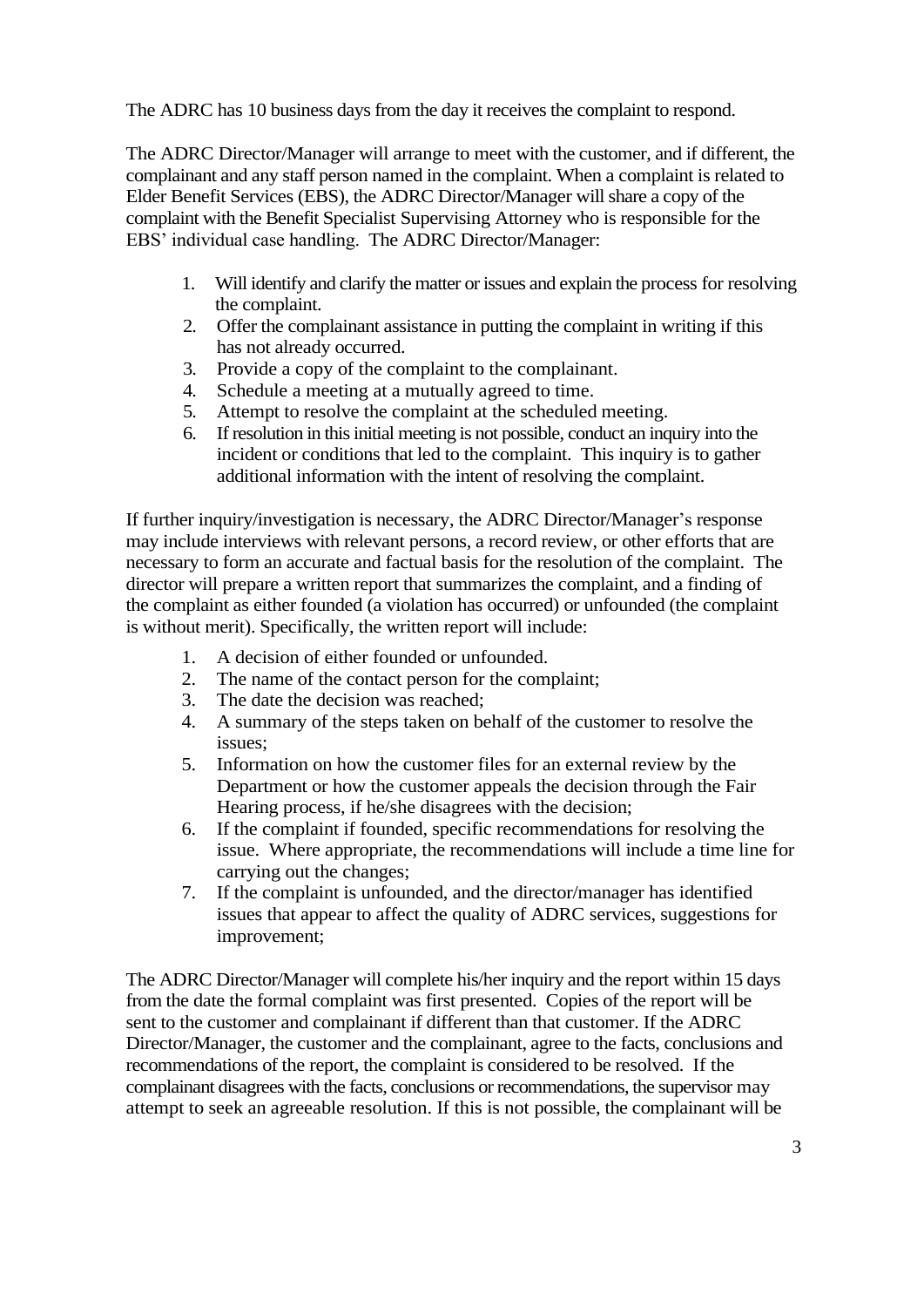informed about the Formal *External Review* Process.

**External Review Process and Procedure.** An External Review is a complaint made to the Wisconsin Department of Health Services with the expectation that the appropriate agency will complete a timely review, investigation and analysis of the facts in an attempt to resolve concerns and problems expressed by a complainant. The ADRC will inform customers of the external complaint resolution review process through the Wisconsin Department of Health Services at any time upon request of the customer or after the internal complaint resolution process is concluded but not resolved.

1. Complaints related to services provided by an ADRC should be made directly to the Wisconsin Department of Health Services by writing, calling, or e-mailing:

> Aging and Disability Resource Center Complaints Office for Resource Center Development Division of Public Health Wisconsin Department of Health Services P.O. Box 7851 Madison WI 53707-785 1 Phone: 608.266.2536 Fax 608.267.3203 [E-mail: DHSRCteam@wisconsin.gov](mailto:E-mail:%20DHSRCteam@wisconsin.gov) *(Please indicate "ADRC of \_\_\_\_\_ Complaint" in the subject line)*

- *2.* Grievances Relating to Services provided by a Managed Care Organization or an IRIS Consultant Agency should be directed to MetaStar. MetaStar is authorized by the Department of Health Services (DHS) to review all appeals and grievances that are submitted to DHS by or on behalf of members or participants enrolled in the following programs:
	- Family Care
	- Family Care Partnership
	- Program of All-Inclusive Care for the Elderly (PACE)
	- Include, Respect, I Self-Direct (IRIS)

Acting on behalf of DHS, MetaStar reviews members' or participants' appeals and grievances related to each program's covered benefits as well as appeals concerning eligibility and enrollment matters.

The ADRC will, upon request provide assistance to IRIS participants or MCO members residing in the ADRC service area in filing complaints for external review. Information on filing a complaint with MetaStar can be found at:

[http://www.metastar.com/services/external-quality-review/appeals-and](http://www.metastar.com/services/external-quality-review/appeals-and-grievances/)[grievances/](http://www.metastar.com/services/external-quality-review/appeals-and-grievances/)

**Appeal Process and Procedure.** An appeal is an official request to change the outcome of a determination related to eligibility for public benefits or the reduction, elimination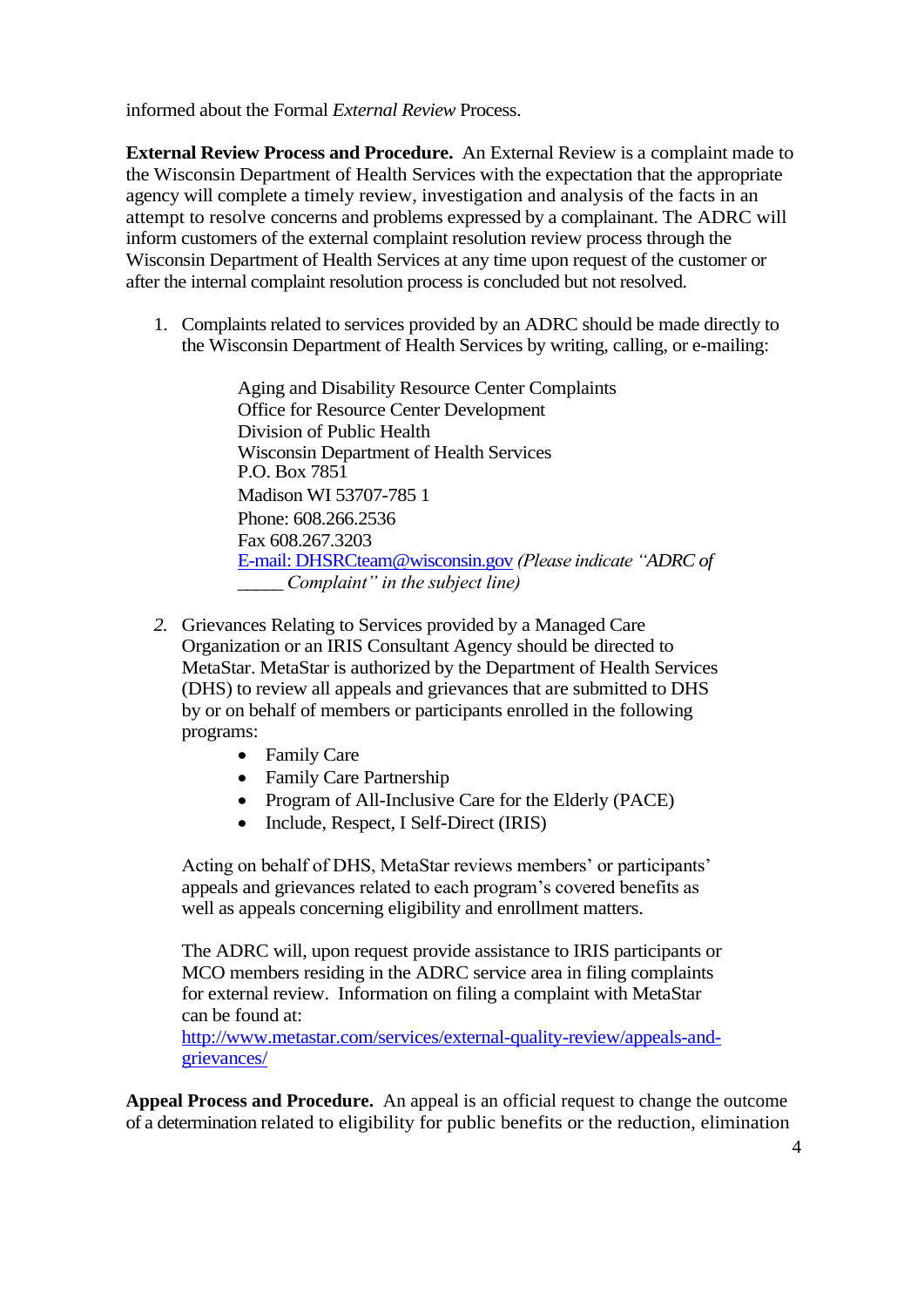or denial of long-term care services covered under Wisconsin Medicaid, Family Care, Partnership or IRIS. A Fair Hearing occurs before an impartial administrative law judge in which the petitioner or the petitioner's representative presents the reasons why an action or inaction by the Department, a county agency, an ADRC or an ICA or MCO in the petitioner's case should be corrected.

If a person is determined functionally ineligible for Medicaid long term care services, the ADRC staff will send the Notice of Denial of Functional Eligibility with appeal rights to the customer. If a person meets a non-nursing home level of care, the ADRC staff will send the Notice of Non-Nursing Home Level of Functional Eligibility with appeal rights to the customer. A customer may directly appeal to the Office of Hearings and Appeals within 45 calendar days after receipt of notice of a decision/adverse action or failure to act regarding the following types of appeals:

- Appeals regarding functional ineligibility determinations including a determination of a non-nursing home level of care.
- Appeals regarding financial ineligibility determinations for long term care benefits.

These requests for a Fair Hearing must be filed in writing, using one of the forms listed below, with the Division of Hearings and Appeals in the Department of Administration:

> Request for Fair Hearing c/o DOA Division of Hearings and Appeals P.O. Box 7875 Madison WI 53707.7875 Phone: 608.266.3096 608.264.9853 (TTY) Fax 608.264.9885

Forms:

Request for a State Fair Hearing Aging and Disability Resource Center (ADRC) <http://www.dhs.wisconsin.gov/forms/F0/f00236a.doc>

Request for a State Fair Hearing <http://www.dhs.wisconsin.gov/forms/F0/f00236.doc>

**Training.** The ADRC will train staff to support customers in this process and be empathic, supportive, and professional. All staff will encourage customers to express their concerns as a way to address ongoing quality improvement within the ADRC. The ADRC will train staff on steps necessary to investigate complaints. ADRC staff will be familiar with all advocacy organizations available to members and when customers should be referred. Staff will be familiar with policies and procedures for filing a complaint to fully and adequately assist customers with their complaints. The ADRC will train staff on the Fair Hearing process.

**Continuous Quality Improvement.** All complaints related to the work of the ADRC will be tracked in such a way to allow systematic review of complaints. Data will be analyzed for trends and used to devise methods to improve customer service. Complaint data will be shared with staff. Board members will be included in the summary review of complaints to help them identify unmet needs within the service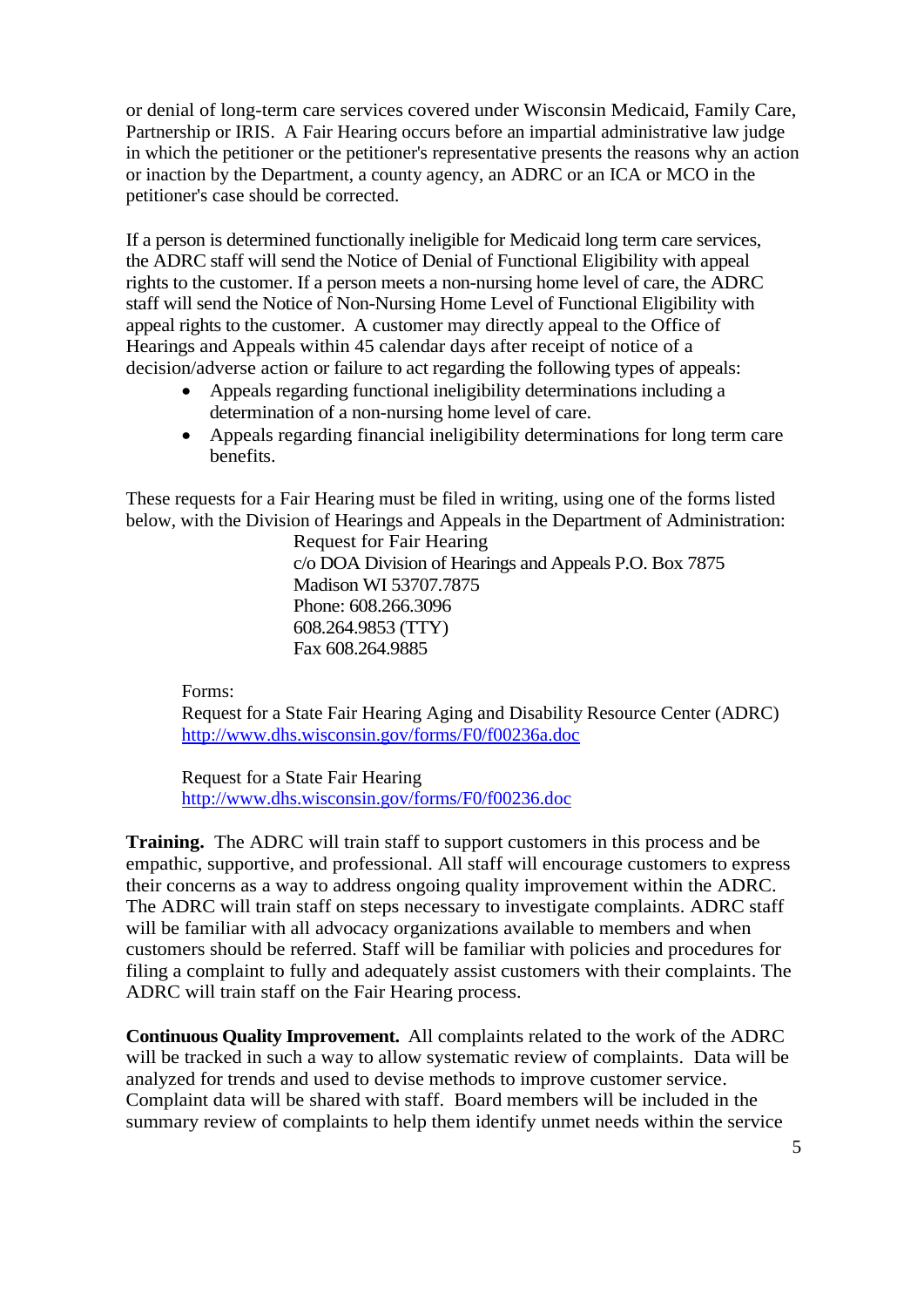area of the ADRC and to assist in identifying areas in need of quality improvement. Annually, complaint information will be shared with ORCD to identify statewide issues and quality improvement opportunities.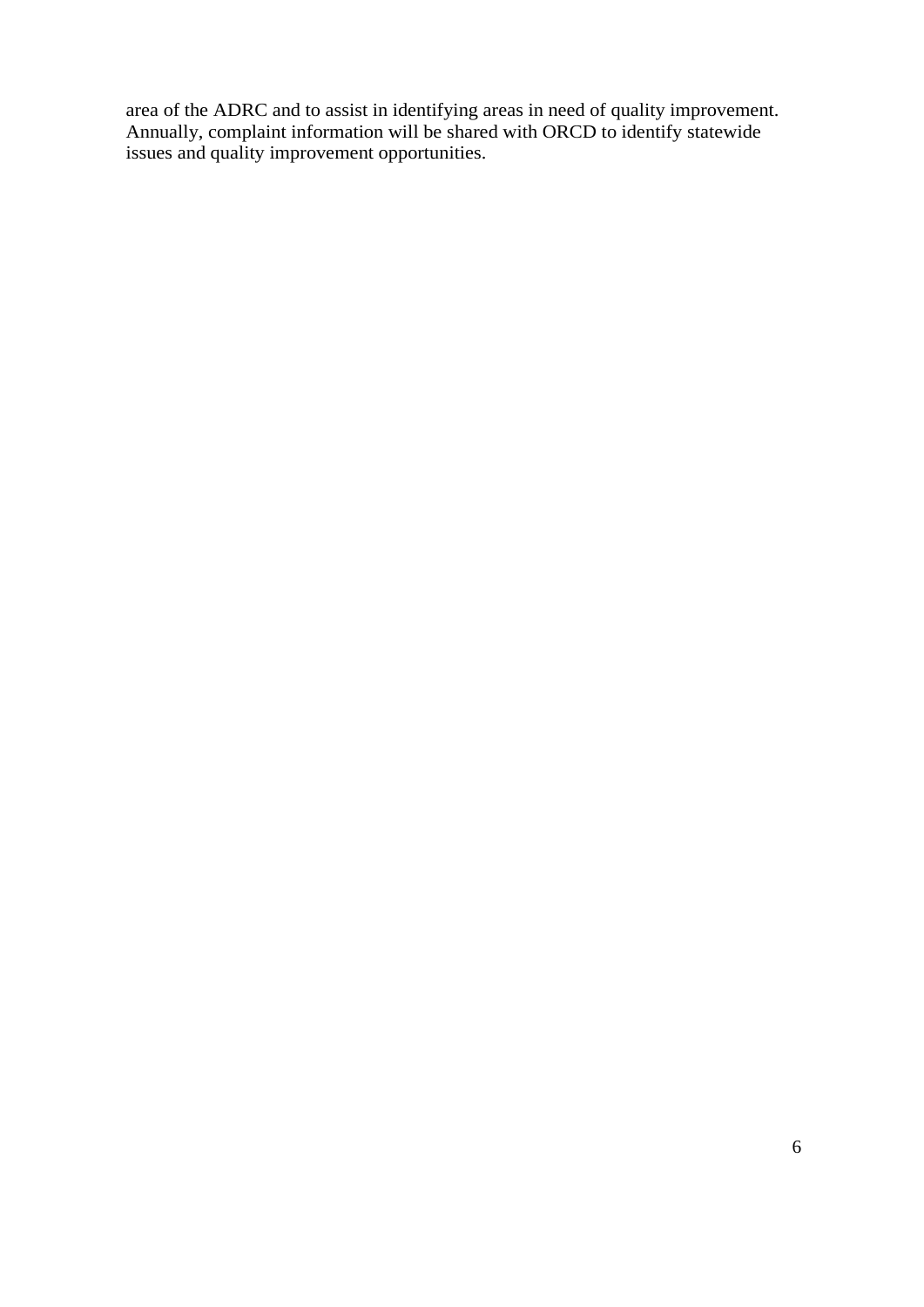## **Aging and Disability Resource Center of Douglas County**

### **COMPLAINT FORM (Page 1)**

To help us ensure that we understand your complaint and can respond promptly, please complete this form and return to:

#### **Aging & Disability Resource Center of Douglas County 1316 North 14th Street, Suite 327 Superior, WI 54880**

## YOUR NAME:

## NAME OF CUSTOMER:

(if you are filing a complaint on behalf of another individual)

**YOUR ADDRESS:**  $\frac{2}{\sqrt{2}}$  **Street address, apartment number (if any)** 

 **\_\_\_\_\_\_\_\_\_\_\_\_\_\_\_\_\_\_\_\_\_\_\_\_\_\_\_\_\_\_\_\_\_\_\_\_\_\_\_\_\_\_\_** City, State, Zip Code

## YOUR PHONE NUMBER:

# **PLEASE DESCRIBE YOUR COMPLAINT:**

**Please be as specific as you can.** Include any names or dates as this may help resolve your complaint. You can use the back of this form or attach additional information to describe your complaint. You can also ask the ADRC for help in completing this form by calling 715-395-1234.